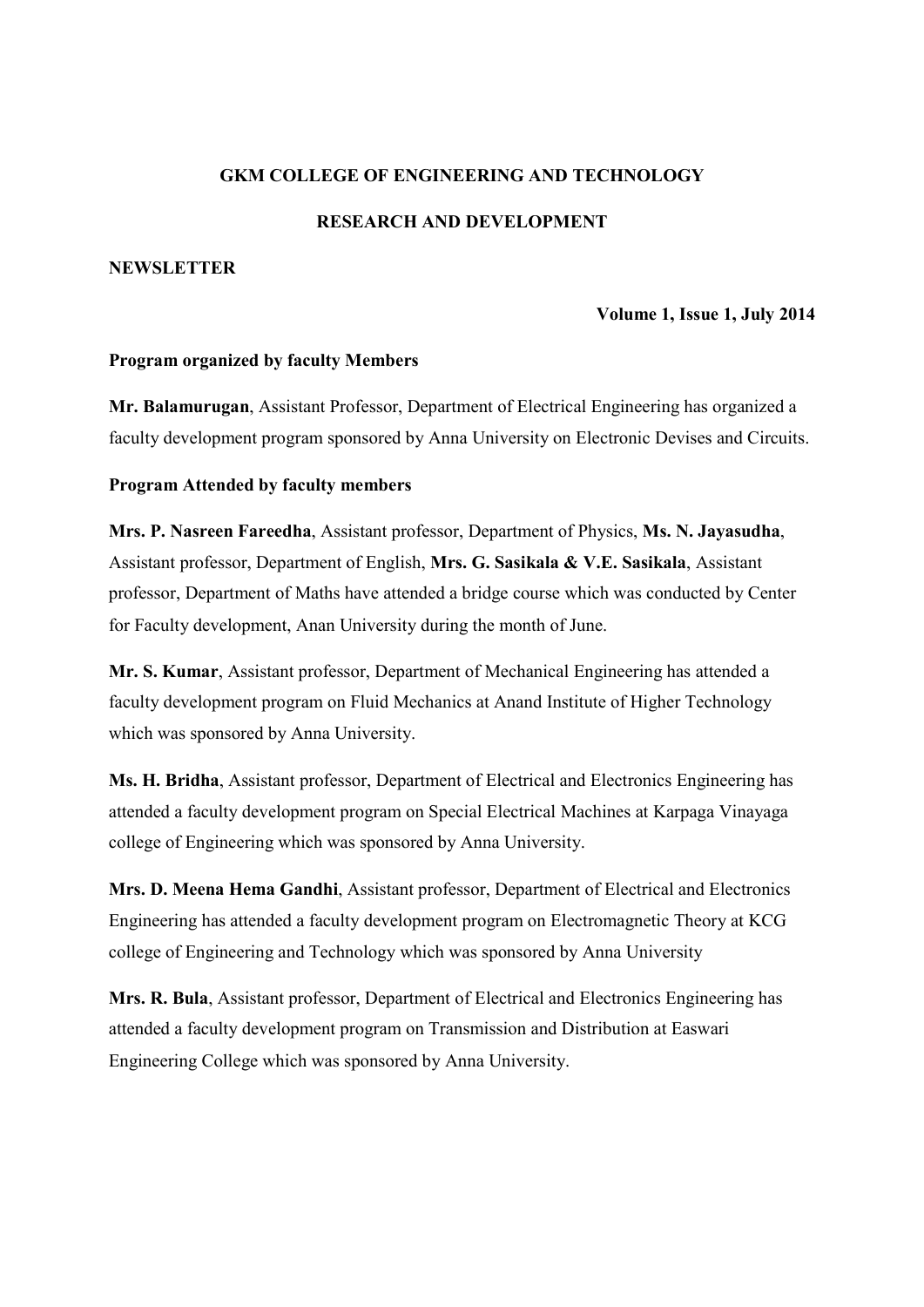#### **Research activity of faculty members**

**Dr. M.Prabhu,** Assistant professor, Department of Chemistry has got his doctoral degree from Barathidasan University under Bio Inorganic Chemistry.

One PhD research scholar (Mr.S. Karunagaran, Reg no: 1413799739) has been granted provisional admission at Anna University, Chennai, under the guidance of **Dr.C. Meganathan**, Assistant Professor, Department of Physics.

#### **Faculty Publication**

L Kavisankar**, C Chellappan**, P Sivasankar, Ashwin Karthi, A Srinivas, A pioneer scheme in the detection and defense of DrDoS attack involving spoofed flooding packets, KSII Transactions on Internet and Information Systems (TIIS), pp.1726-1743, 2014.

T. Ruso and **C. Chellappan,** " POSET: Network Coding Multicast in Application Layer," International Journal of e-Education, e-Business, e-Management and e-Learning vo. 4, no. 1, pp. 37-41, 2014.

G. Murugesan, **C Chellappan**, Multi–source task scheduling in grid computing environment using linear programming, International Journal of Computational Science and Engineering, Inderscience Publishers, pp.80-85, 2014.

Prakash R, K.M Mehata, **C. Chellappan**. "A novel hybrid authentication method based on orientation maps and server aided signature for m-commerce secured transactions." Journal of Theoretical & Applied Information Technology 64.1 2014.

S Asha, **C Chellappan**, Partial Fingerprint Matching Using Minutiae Subset, Intelligent Computing, Networking, and Informatics, Springer India, pp. 445-452, 2014.

**Geetha, N.B.** and Velraj, R. 'Experimental and Computational Investigations for Passive Cooling of Cabin through Natural Sources' Vol. 158, Issue. 7 of SYLWAN journal (ISSN: 0039- 7660) (2014)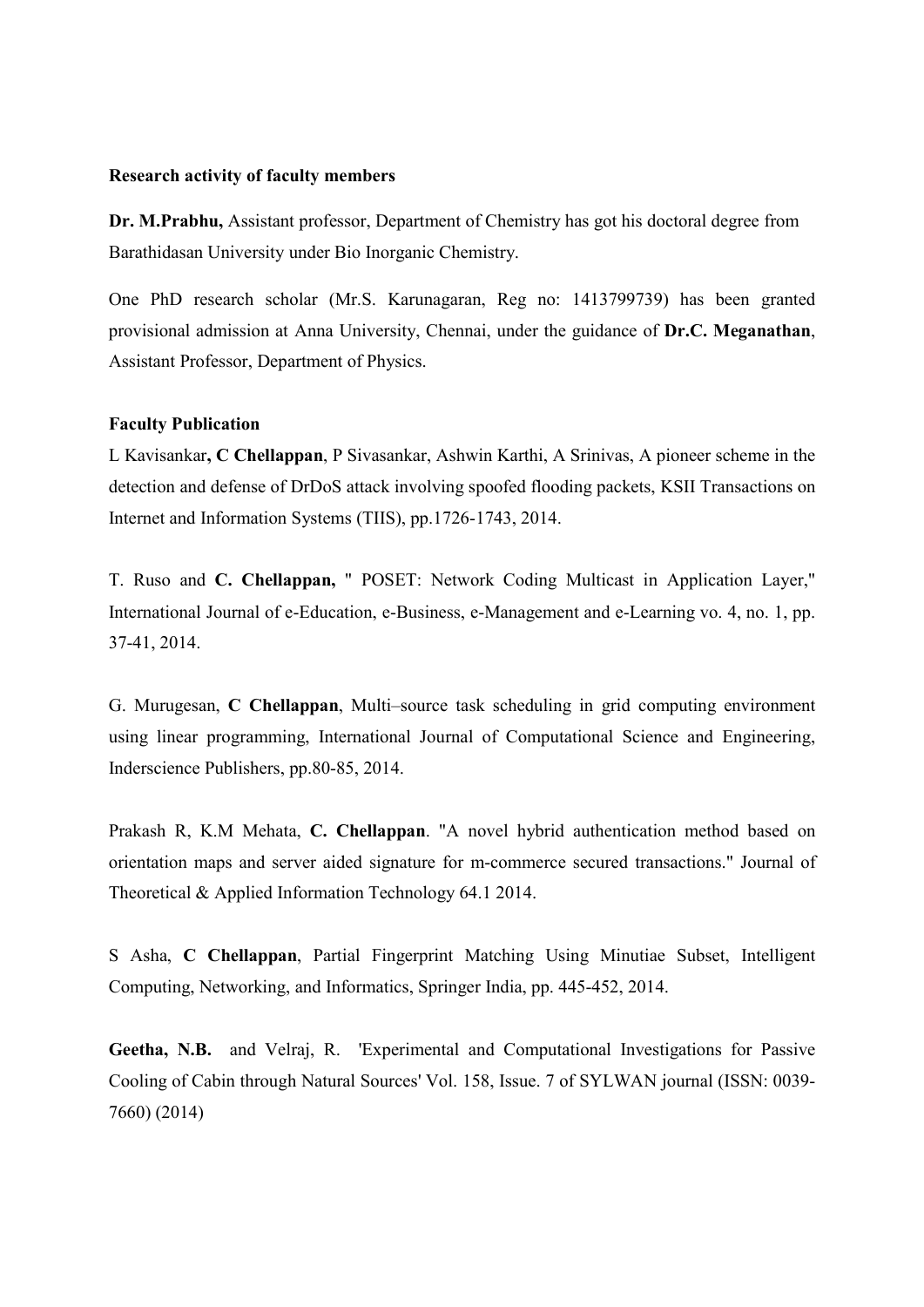**Geetha, N.B.** "Augmenting Natural Ventilation Using Solar Heat and Free Cool Energy for Residential Buildings", Carbon science and technology (Article in press), 2014.

**S Balanagammal, R Mahalakshmi,** "Growth, optical and dielectric studies of Tyrosine-doped Glycine " Optik (2014), 125(13), 3027-3029.

Aran Glenn.J & **S.Thangalakshmi** , "Optimal Arrangement Of Different Types Of Distribution Generation Resources In Distribution Networks", International Journal of Innovative Research in Engineering  $&$  Science, vol.3, no3, pp 39-46, 2014

**Thangalakshmi.S** & Valsalal.P , " Congestion Management By Optimal Allocation Of Facts Controllers Using Hybrid Fish Bee Optimization ",Journal of Computer Science,vol 10,no10 ,pp 1766-1775,2014

**Thangalakshmi.S** & Valsalal.P , " Congestion Management In Restructured Power Market Using Artificial Bee Colony Optimisation" ,International Journal of Innovative Research in Engineering & Science ,vol.4,no 3, pp 1-15,2014

R.Kirub and **S.M.Balamurugan** ,"Implementation of Telematics using CAN in ARM Platform for Locomotives path surveillance",IJAICT vol 1,issue 1,2014

**R.Beula** , S.Sashan,"Implemention Of Solar And Wind Hybrid System For Rural Electrification", International Journal of Advanced Research in Electrical, Electronics and Instrumentation Engineering ,vol.3,special issue 1,pp 43-50,2014

Ms.R.Sajana,**Mrs.X.Mercilin Raajini**," Performance Of Beacon Message Communication Between Vehicle To Vehicle And Roadside Assistance", International Journal of Emerging Technology & Research vol.1, issue 4,2014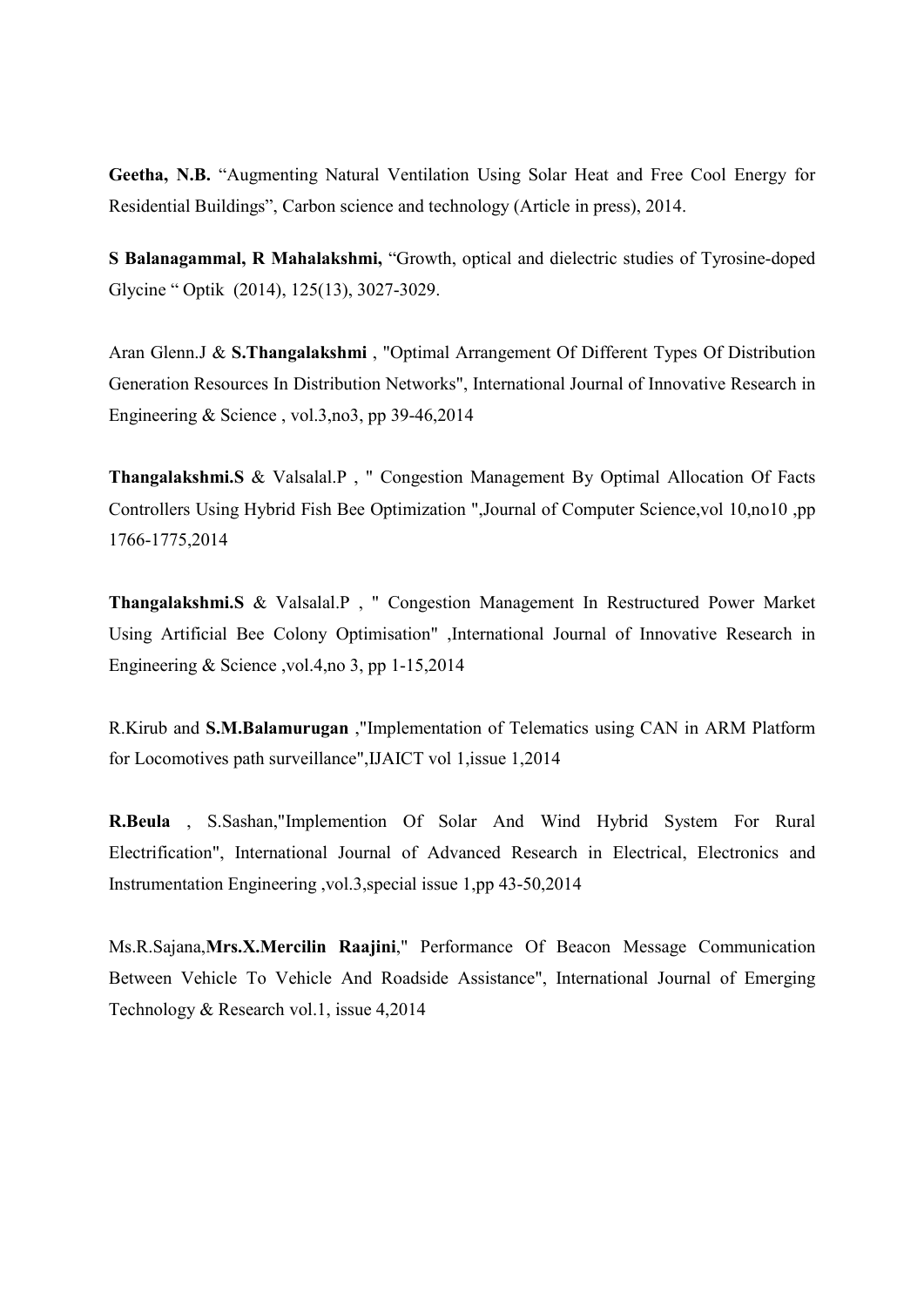Ms.Rekha.V , **Mrs.X.Mercilin Raajini**,"Navigation and Voice Recognition Robotic Dog Guides for Visually Impaired People with Multidegrees of Freedom", International Journal of Emerging Technology & Research, vol.1, issue 4,2014

S.Poornima,**I.Juliet** Shanthakumari," Fault Ride-Through of a Wind Turbine using a Dynamic voltage restorer with cascaded H-Bridge multilevel inverter", International Journal of Innovative Research in Science, Engineering and Technology ,vol.3,special issue 1,2014

Anu Racheal Alexander,**H.Brindha**," Sliding Mode Control Based Improved Linear sinusoidal Tracer Control Algorithm for DSTATCOM ",International Journal of Advanced Research in Electrical, Electronics and Instrumentation Engineering , vol.3,special issue 1,2014

## **External Recognition**

**Dr. M. Prabhu** has participated an International conference on "Advances in New Materials" conducted by department of Inorganic Chemistry, during 20 and 21 July, 2014 at university of Madras.

## **Invited Reviews**

**Dr. N. B. Geetha**, reviewed the following articles: 1. "Big data analysis (business analytics) in agriculture and forestry; A bibliography review" and 2. "Energy consumption in schools - a review paper" for the journal of Renewable & Sustainable Energy Reviews.

**Dr. R. Mahalakshmi,** reviewed the article on "Cristal Growth" in Elsevier Journal.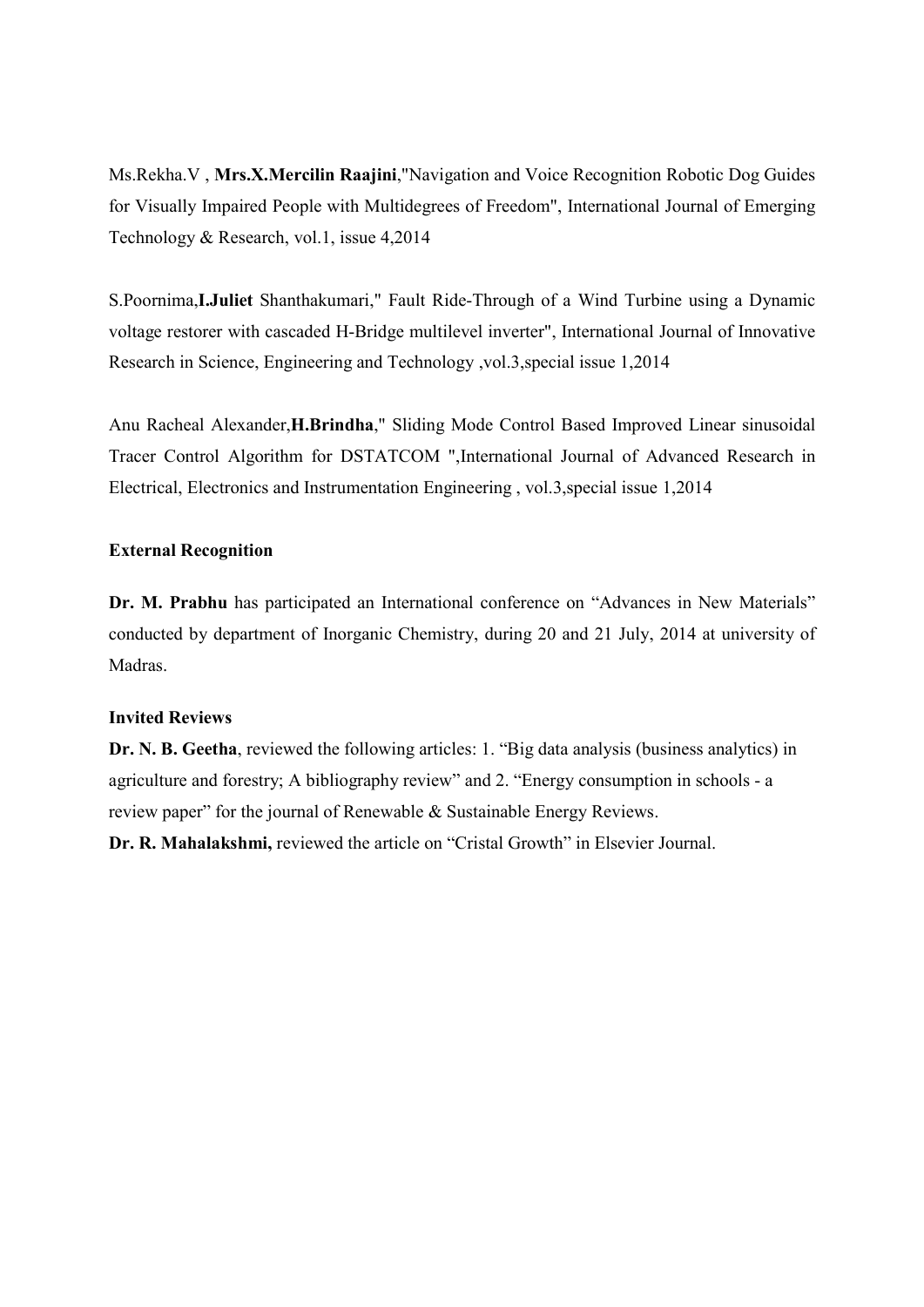# **Industry Institute Interaction**

### **Students' activity**

Mr. Vasantha kumaran, Mr. Ramakrishnan, Mr. Jayapushan, Mr. Aravind and Mr. Prashanth from Department of mechanical Engineering have visited 8 MSME companies and taking detailed survey about what are all the problems have been faced by those companies and they are providing solution for those companies through Internship.

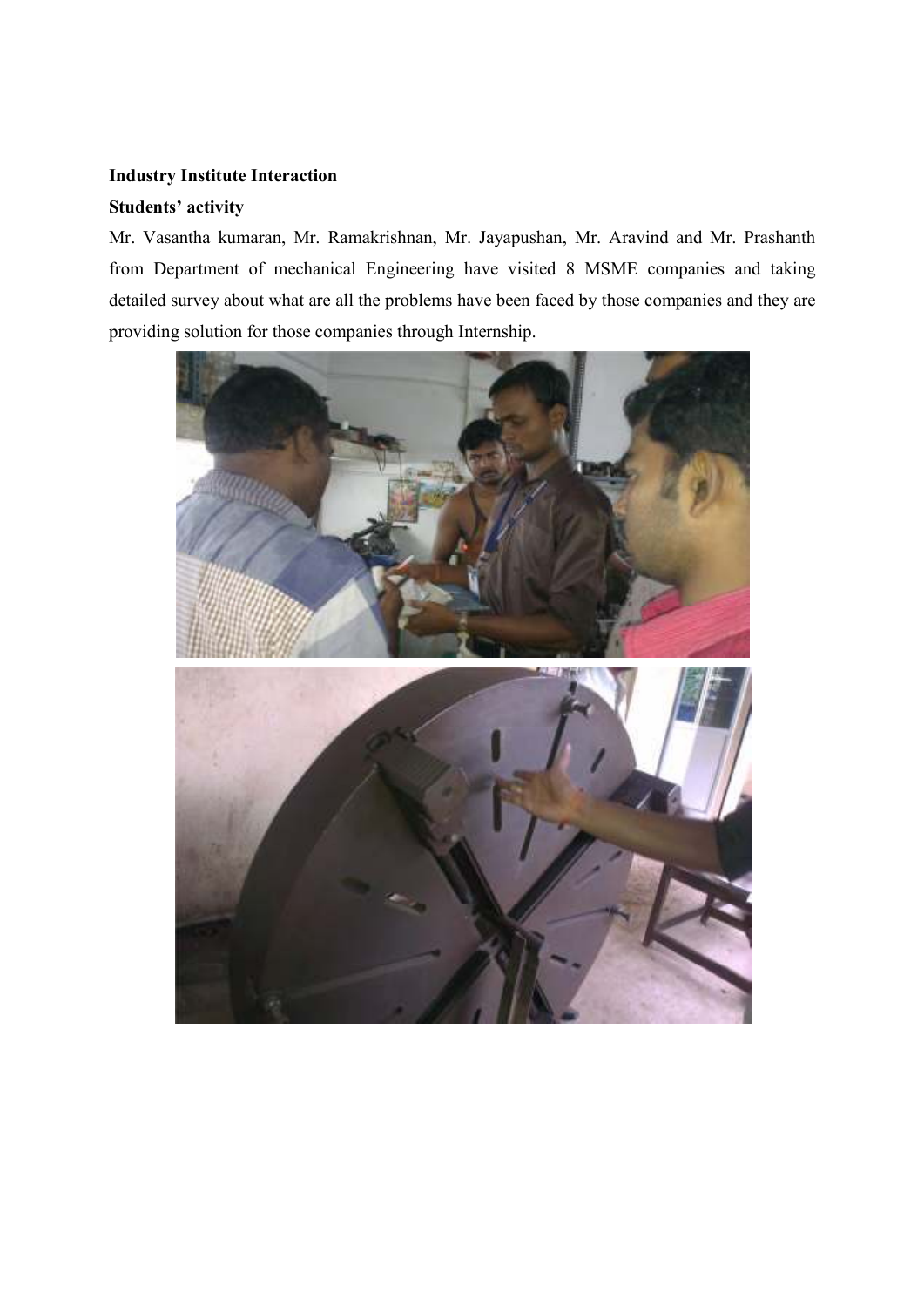

Finally they have concluded that all the small scale industries are in same condition and the expectation among all these micro scale industries to save time and increase production and medium scale industries are good in man power but they need some changes in olden day working process. Finally all the industries concentrating in order to produce more quantity of products in less duration of time in low cost and they need some changes in the normal centre lathe with the upgrades with pneumatics or hydraulic moment system to reduce time and they got some idea and they have to make it as design as soon as possible during their internship.

## **Student's Interdisciplinary Project**

Mr. Gopalakrishnan & Mr. Thirumurugan (IV EEE) and Mr. Nelson, Mr. Panner selvam and Mr. Vignesh (IV YEAR MECH) have started to make solar pump for GARDEN of GKMCET.

Ms. T.Jenifer & Ms. S.Muthukumar (BIO MEDICAL), Mr. Aswath & Mr. Raghvendran (AERO), Mr. Arunpandian & Mr. Jacob Britto (IV EEE), Ms. R.Pavithra II CSE A & Ms. K.Radhika II CSE B, Mr. Aeron Raj kumar Sanjay & Mr. Vinoth.S (II ECE), Mr. Prem & Mr. Ruben raj ( II CIVIL), Mr. Parthiban and Mr. Muthamizh (II IT) and Mr. Jayaprakash, Mr. Hemanathan, Mr. Shyam, Mr. Kameshwaran & Mr. Abeshek Parthasarathy (II MECH) have